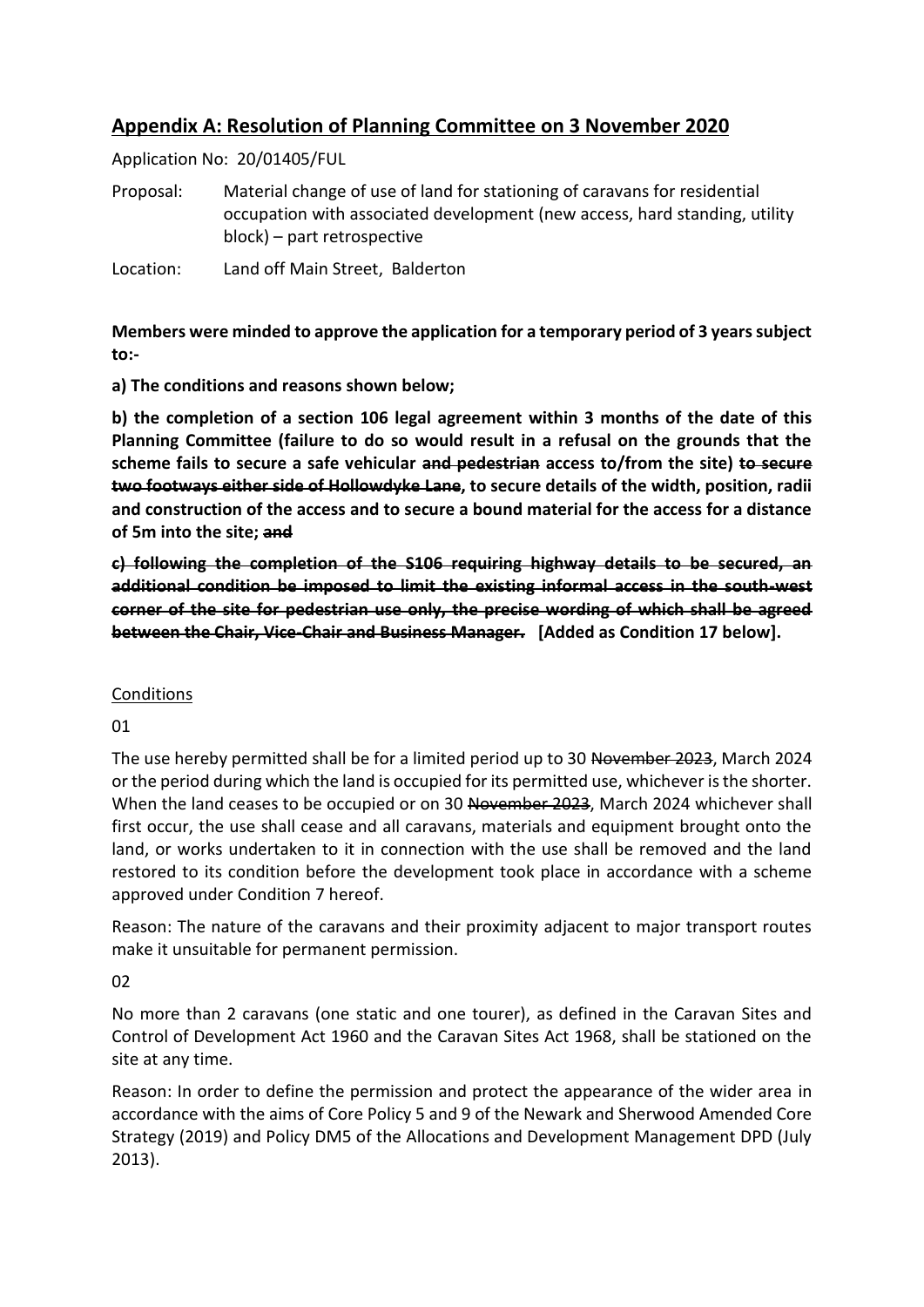No commercial or industrial activities shall take place on this site, including the storage of materials associated with a business.

Reason: In the interests of the appearance of the surrounding area and the amenities of surrounding land uses in accordance with the aims of Core Policy 5 and 9 of the Newark and Sherwood Amended Core Strategy (2019) and Policy DM5 of the Allocations and Development Management DPD (July 2013).

04

No vehicles over 3.5 tonnes shall be stationed, parked or stored on this site.

Reason: In the interests of the appearance of the surrounding area and the amenities of surrounding land uses in accordance with the aims of Core Policy 5 and 9 of the Newark and Sherwood Amended Core Strategy (2019) and Policy DM5 of the Allocations and Development Management DPD (July 2013).

### 05

Within three months of the date of this permission, the solid close boarded fences erected along the boundaries with Main Street and Hollowdyke Lane on the site shall be reduced to a maximum of 1m in height and the resultant debris removed from the site in accordance with the details submitted as part of the application.

Reason: In the interests of improving the visual amenities of the area and improving the cohesion of the development within the area in accordance with the aims of Core Policy 5 and 9 of the Newark and Sherwood Amended Core Strategy (2019) and Policy DM5 of the Allocations and Development Management DPD (July 2013).

## 06

The approved soft landscaping shall be completed during the first planting season following the date of this permission. Any trees/shrubs which, within a period of two years of being planted die, are removed or become seriously damaged or diseased shall be replaced in the next planting season with others of similar size and species unless otherwise agreed in writing by the local planning authority. All tree, shrub and hedge planting shall be carried out in accordance with BS 3936 -1992 Part 1-Nursery Stock-Specifications for Trees and Shrubs and Part 4 1984-Specifications for Forestry Trees ; BS4043-1989 Transplanting Root-balled Trees; BS4428-1989 Code of Practice for General Landscape Operations.

Reason: To ensure the work is carried out within a reasonable period and thereafter properly maintained, in the interests of visual amenity and biodiversity.

07

Within three months of the date of this permission, a scheme for the restoration of the site and a timetable for restoration when the use ceases, to its condition before the development took place shall be submitted to and approved in writing by the Local Planning Authority. The approved scheme shall be carried out and completed in accordance with the agreed timetable. At the end of the period for which planning permission is granted for the use or the vacation of the site, whichever is the sooner, the site shall be restored in accordance with the approved scheme and the approved timetable.

#### 03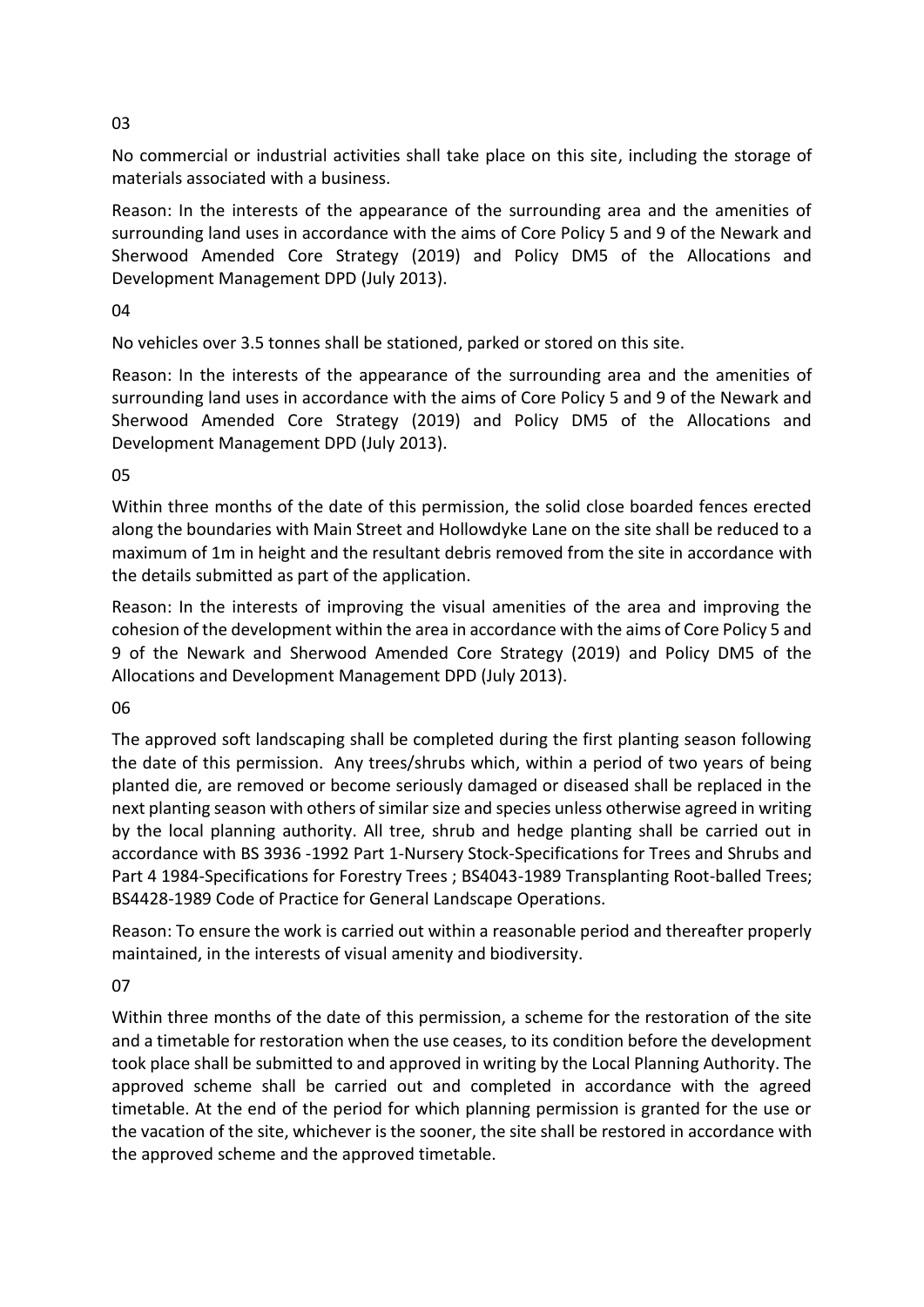Reason: In order to protect the long term appearance of the area in accordance with the aims of Core Policy 9 of the Newark and Sherwood Amended Core Strategy (2019) and Policy DM5 of the Allocations and Development Management DPD (July 2013).

#### 08

Within one month of the date of this permission details shall be submitted to and approved in writing by the Local Planning Authority of the bin storage facilities' design, siting and materials. The bin storage facilities shall be provided within one month of approval in accordance with the approved details and retained for the lifetime of the development.

Reason: To ensure that adequate bin storage is provided for occupiers in the interests of residential and visual amenity.

#### 09

The erection of the amenity block and timber access gates hereby approved shall not take place until

a) samples of the materials to be used in the construction of the external surfaces and details of the triple glazing to the windows and doors of the building; and

b) the design/appearance and finish of the gates

have been submitted to and approved in writing by the Local Planning Authority. Development shall be carried out in accordance with the approved details.

Reason: In the interests of visual and residential amenity.

010

Within one month of the date of this permission, the parking/turning areas are provided in accordance with the approved plan. The parking/turning areas shall not be used for any purpose other than the parking/turning of vehicles.

Reason: To ensure adequate parking provision is made to reduce the possibilities of the proposed development leading to on street parking in the area.

#### 011

Within three months of the date of this permission, the access shall be constructed with provision to prevent the unregulated discharge of surface water from the access to the public highway in accordance with details first submitted to and approved in writing by the Local Planning Authority.

The provision to prevent the unregulated discharge of surface water to the public highway shall then be retained for the life of the development.

Reason: To ensure surface water from the site is not deposited on the public highway causing danger to highway users.

#### 012

Within one month of the date of this permission, a method statement shall be submitted to and approved in writing by the Local Planning Authority. This shall include an outline of the existing/proposed method of construction, risk assessment in relation to the railway and construction traffic management plan and the use of any vibro-compaction machinery. The construction works shall be implemented in accordance with the agreed details.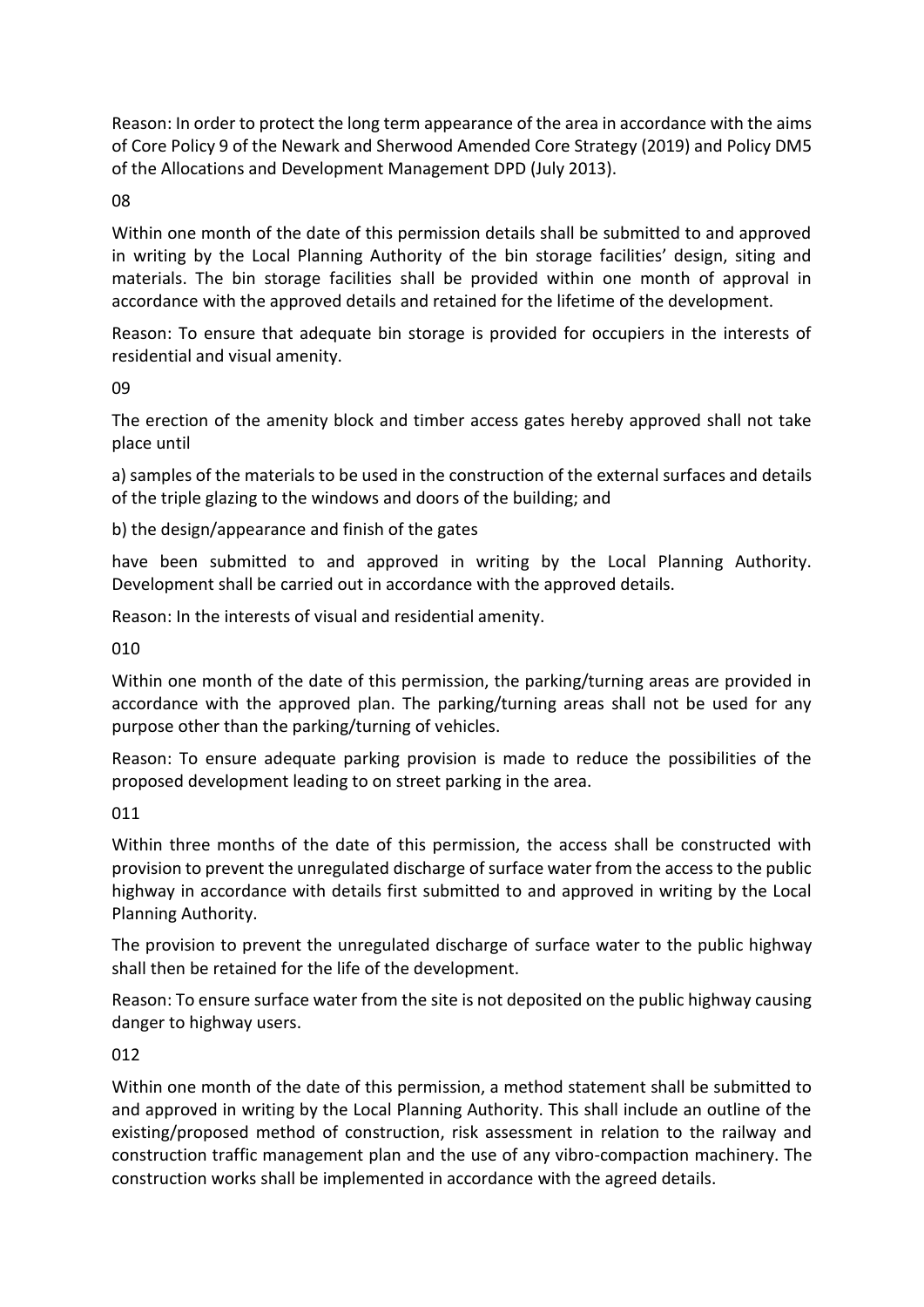Reason: In the interests of railway safety.

## 013

Within three months of the date of this permission drainage plans for the disposal of surface water and foul sewage shall be submitted to and approved by the Local Planning Authority. All disposal shall be diverted away from Network Rail property and there shall be no increase to average or peak flows of surface water run off leading towards Network Rail assets, including earthworks, bridges and culverts. The scheme shall be implemented in accordance with the approved details within two months of the date of its written approval.

Reason: To ensure that the development is provided with a satisfactory means of drainage and to minimise the risk of pollution in accordance with the requirements of Core Policy 9 and in the interests of safety on Network Rail land.

### 014

Within two months of the date of this permission full details and the precise positioning of 2 bat boxes and 2 bird boxes shall be submitted to and approved in writing by the Local Planning Authority. The approved boxes shall then be installed within two months of approval in accordance with the agreed details prior to occupation and retained thereafter for the lifetime of the development.

Reason: In the interests of maintain and enhancing biodiversity.

## 015

The development hereby permitted shall not be carried out except in accordance with the following approved plans, reference

- Location Plan Drawing No: Plan 1
- Proposed Site Layout Drawing No: Plan 2 Rev A;
- Proposed Utility Block;

Reason: So as to define this permission.

## 016

Notwithstanding the hedgerow details submitted, and within one month of the date of this permission, a revised soft landscaping scheme shall be submitted to and approved in writing by the local planning authority and these works shall be carried out as approved in accordance with Condition 6. These details shall include: full details of every tree and hedge to be planted (including its proposed species, size and approximate date of planting) and details of tree planting pits including associated irrigation measures, tree staking and guards, and structural cells. The scheme shall be designed so as to enhance the nature conservation value of the site, including the use of locally native plant species.

Reason: In the interests of visual amenity and biodiversity.

017

Within three months of the date of this permission, details of a scheme to limit the existing informal access in the south-west corner of the site for pedestrian use only shall be submitted for approval to the Local Planning Authority in writing. The approved scheme shall be fully